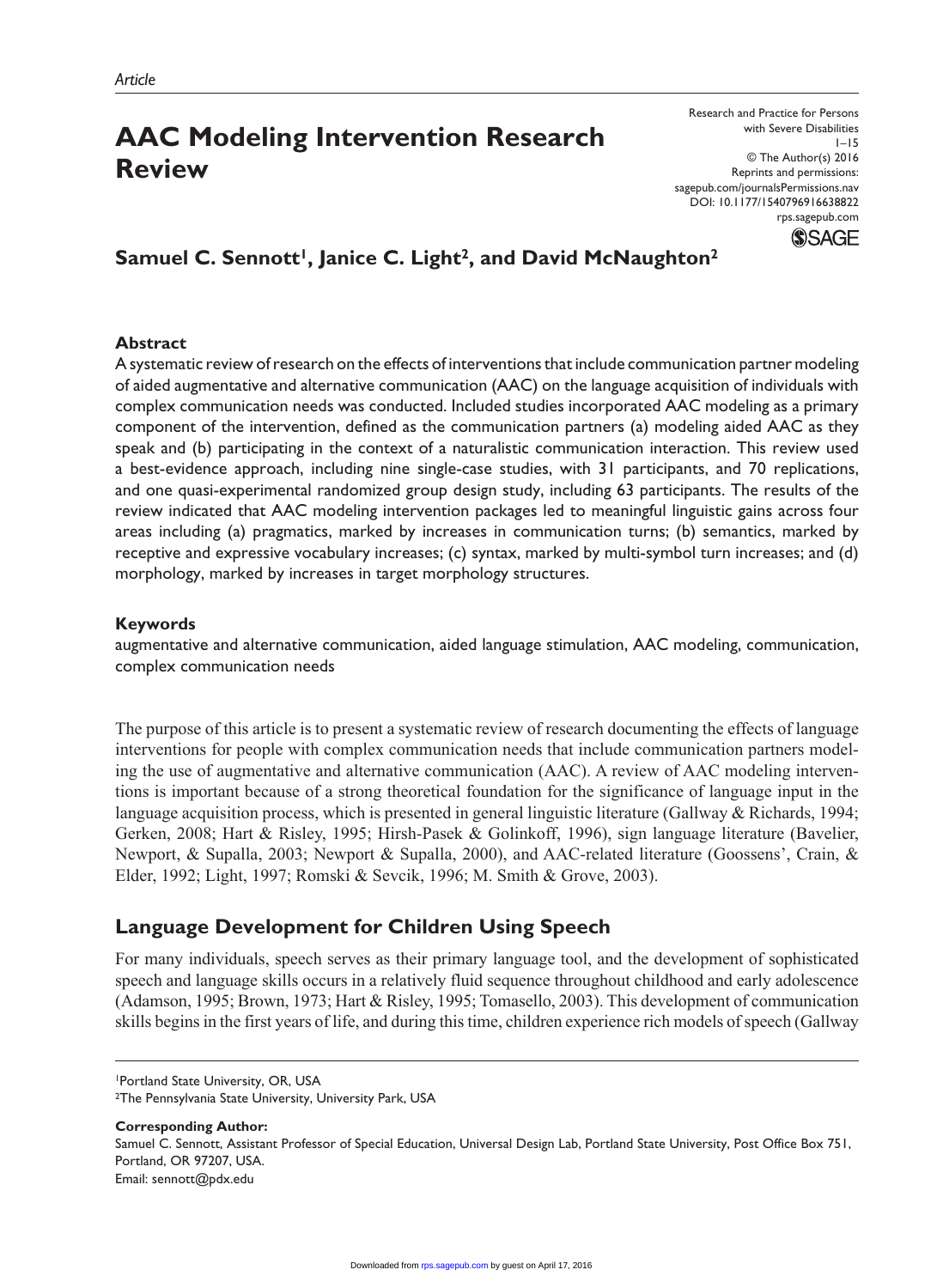& Richards, 1994). Adults engage children in numerous and rich interactions, which serve to support speech and language development (Hart & Risley, 1995; Tomasello, 2003), evidenced by the strong positive correlation between the number of words a child hears, and the child's language development. Hart and Risley (1995) reported that a typically developing child is surrounded by speech and will hear approximately 26 million words between birth and age 4.

Light (1997) describes this as a "magical" period when children move through using pre-intentional and pre-symbolic communications (e.g., reaching and pointing to objects) to the use of complex syntax and the wide vocabulary available with spoken language (Bates, 1976; Paul, 1997). In summary, during early childhood, typical children learning speech experience a large number of speech models and rich language interactions, and rapidly acquire spoken language ability in response to this quantity and quality of interaction.

# **Language Development for Children Using AAC**

Although most people have the ability to meet their daily communication needs using speech, those with complex communication needs (CCN) resulting from disabilities such as autism, cerebral palsy, and other developmental disabilities require alternative methods for language acquisition and communication (Beukelman & Mirenda, 2013). For children with CCN, language acquisition can be achieved through access to AAC, which involves the use of multiple modalities to communicate, such as speech, vocalizations, signs, gestures, writing, pictures, and speech-generating devices (SGDs; Beukelman & Mirenda, 2013; International Society for Augmentative and Alternative Communication, 2014).

The early experiences of individuals who require AAC differ significantly from those of speaking individuals in at least two important ways. First, unlike speaking children, individuals with CCN rarely observe adults modeling the use of their expressive communication system (i.e., parents or teachers using an SGD or a picture exchange communication system to communicate are rarely observed; Blockberger & Sutton, 2003; Romski & Sevcik, 1996; M. Smith & Grove, 2003). Mostly, these children with CCN receive language input in the form of speech, which differs in modality to the AAC systems they use to express themselves. M. Smith and Grove (2003) characterized this situation as one of an "asymmetry between the modalities of input to output" (p. 163). Second, they are less likely than speaking children to participate in interactions in which they have opportunities to make use of their expressive communication system (i.e., AAC) with others (Blockberger & Sutton, 2003; Calculator, 1997; Light, 2003; Siegel & Cress, 2002). The sparseness of these early language acquisition experiences has serious problematic implications for the development of important early communication and language skills.

# **AAC Modeling-Based Intervention Approaches**

In response to the need to provide greater symmetry between language input and output, the practice of communication partners modeling AAC as an intervention has been proposed as a way to address this asymmetry. A number of similar intervention packages that refer to the interactive modeling of an AAC system by a communication partner have been proposed. These include aided language stimulation (ALgS; Goossens', 1989; Goossens' et al., 1992), augmented input (Romski & Sevcik, 1996), natural aided language (Cafiero, 2001), aided language modeling (Drager et al., 2006), and aided AAC modeling (Binger & Light, 2007).

For the purposes of this review, AAC modeling-based interventions all contain two key features, including communication partners (a) modeling aided AAC as they speak and (b) engaging in the context of a naturalistic communication interaction. The first component involves the modeling of aided AAC. As they are speaking, the communication partner (e.g., a parent, teacher) points to, or in some way draws the learner's attention to, vocabulary items in the child's AAC system (or a copy of the child's system). The goal is that the adult "models" the expressive use of the child's AAC system. AAC modeling is differentiated from instructional modeling, in that in instructional modeling the teacher models an instructional target. With AAC modeling, the teacher uses the AAC system in the context of a naturalistic communication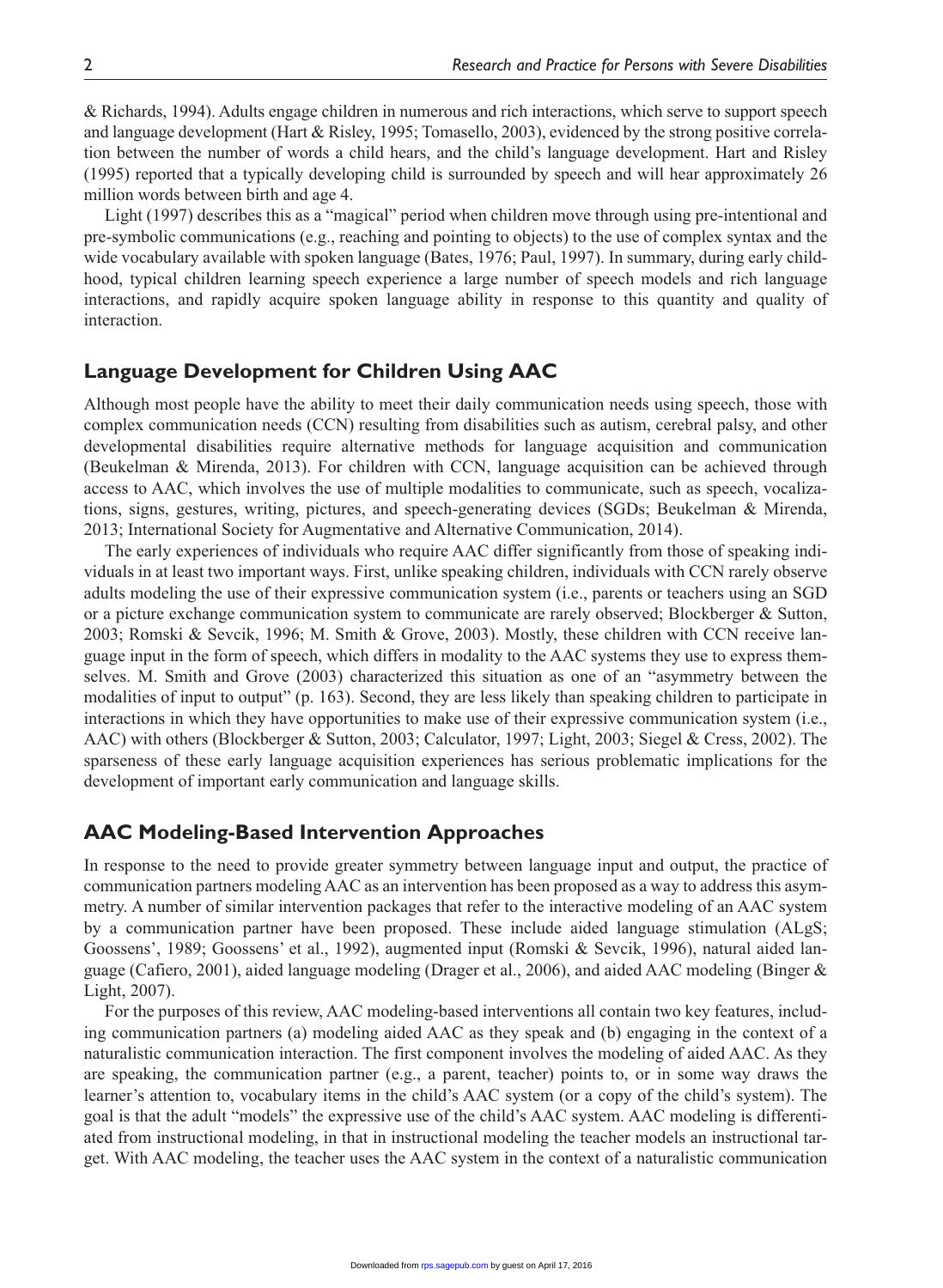interaction. *A naturalistic communication interaction* is defined as a "dynamic process between at least two people which is highly interactive, bi-directional, and multi-modal" (Kraat, 1985, p. 21) and occurs naturally in the context of the learner's day. Examples of naturally occurring activities are a child participating in a play routine or reading a book with an adult taking place at home, school, in the community, or emulated in a clinic setting.

A simple way to conceptualize the logic and theory supporting the practice of AAC modeling is to think of the analogy of a child learning a spoken or signed language. If you expected a child to learn to speak Spanish, the child should be immersed in environments that use the Spanish language. The same logic is used for a child expected to learn sign language, in that he or she should be immersed in environments where people are using sign. For children who are expected to communicate using AAC, the logic continues that the child would be immersed in an environment "speaking AAC." Language input is important to language acquisition (Bavelier et al., 2003; Gallway & Richards, 1994; Gerken, 2008; Hart & Risley, 1995; Hirsh-Pasek & Golinkoff, 1996; Newport & Supalla, 2000).

The goal of this literature review was to determine the effect of AAC modeling-based interventions on the language development of individuals who use AAC. Determining the nature of the practice of AAC modeling-based interventions and the impact these practices may have on communication performance is important for both practitioners looking to adopt effective practices and for researchers carefully deciding which practices to systematically investigate (Horner et al., 2005).

## **Method**

This review was conducted using a best-evidence analysis approach (Millar, Light, & Schlosser, 2006; Slavin, 1986). In addition, methods were adapted from the Cochrane Collaboration Handbook (Higgins & Greene, 2011), through (a) searching the literature, (b) evaluating the certainty of evidence, (c) extracting relevant data, and (d) performing a qualitative and quantitative analysis of the best evidence.

## *Search*

An electronic search was performed using the PsycInfo, Educational Resources Information Center (ERIC), and Google Scholar databases. The search query phrases used were "aided language stimulation" OR "system for augmenting language" OR "augmented input" OR "aided language modeling" OR "modeling" AND "augmentative and alternative communication" OR "AAC" OR "augmentative." Additional search methods used included a manual search of the journal *Augmentative and Alternative Communication* and an ancestral search of articles that met the study's inclusion criteria. In addition, an email was sent to the first authors of included articles asking whether they were aware of other articles fitting the inclusion criteria, but the correspondence did not yield additional articles.

## *Inclusion Criteria*

A two-part inclusion criterion was used. First, included articles were published in an English language peerreviewed journal from 1989 to 2013. The initial date of 1989 was chosen based on the case study published by Goossens' (1989), which is generally considered the first study on the subject. Second, articles needed to report a primary intervention variable that included modeling of aided AAC in the context of a naturalistic communication interaction. A total of 17 articles met the study's inclusion criteria.

# *Certainty of Evidence Analysis*

Each article was assessed to determine the certainty of evidence (i.e., the extent to which the treatment used within the study was responsible for the results). The process used was adapted from Millar et al. (2006), Horner et al. (2005), and Gersten et al. (2005). Similar to the process used in Millar et al., an analysis of quality indicators was conducted to determine whether a study should be categorized overall as having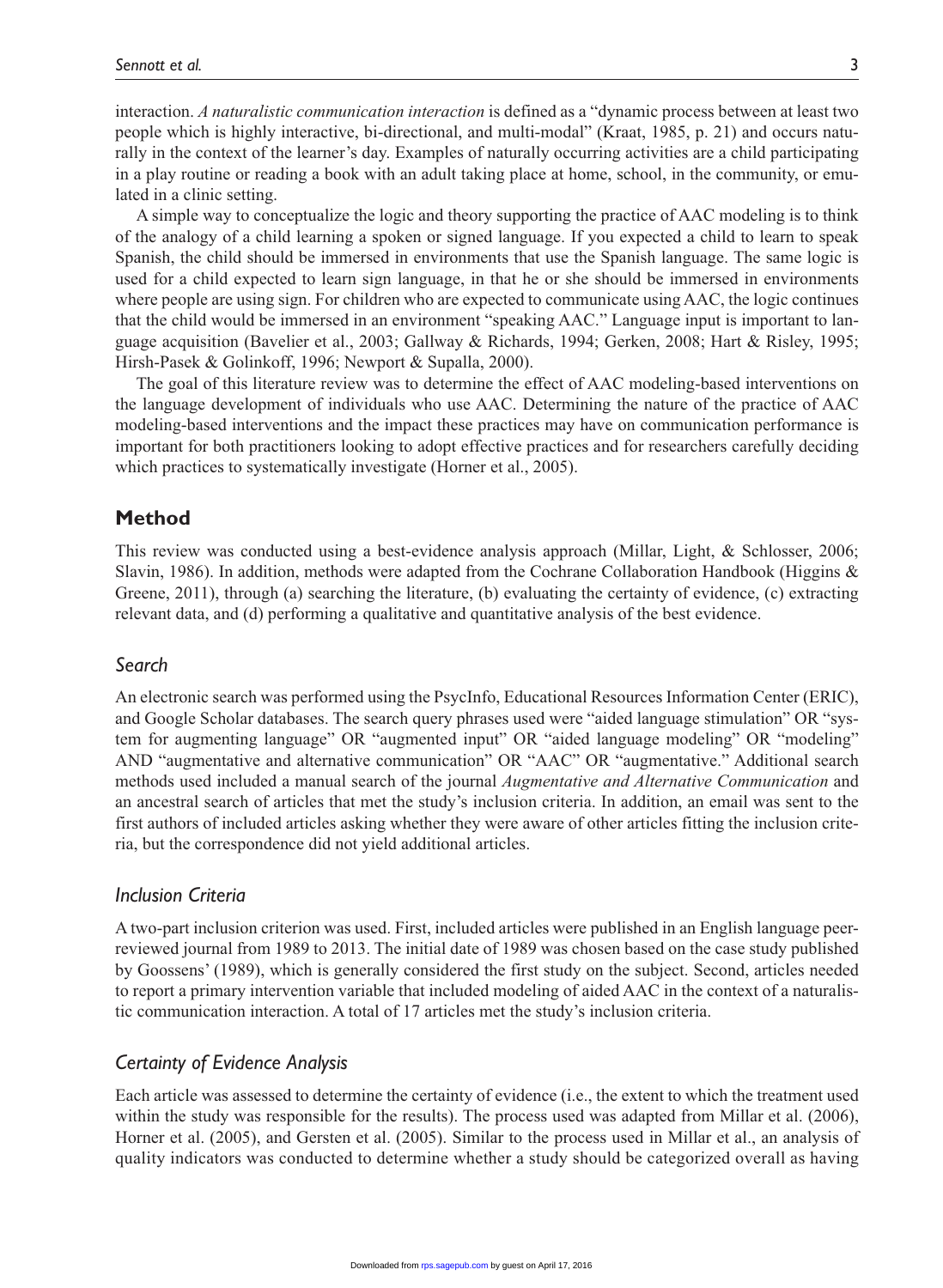(a) conclusive evidence (i.e., the design demonstrated experimental control, the independent and dependent variables were reliable, and the participants were adequately described, providing convincing evidence that the treatment was responsible for the results), (b) preponderant evidence (i.e., minor flaws were present in the design, reliability of the independent or dependent variable, or description of the participants providing slightly less convincing evidence that the treatment was responsible for the results), (c) suggestive evidence (i.e., multiple minor flaws were present in the design, reliability of the independent or dependent variable, or description of the participants making it plausible the treatment was responsible for the results), or (d) inconclusive evidence (i.e., major flaws were present in the design and the study did not establish experimental control, providing unconfirmed evidence that the treatment was responsible for the results; Simeonsson & Bailey, 1991; Smith, 1981).

Methodological elements of each study were analyzed using a checklist of quality indicators appropriate for the study's design: group design research (Gersten et al., 2005) or single-case research (Horner et al., 2005). The two group design studies were analyzed according to the 38 quality indicators listed in Gersten et al. (2005), which included these general categories: (a) describing participants, (b) implementation of the intervention and description of comparison conditions, (c) outcome measures, and (d) data analysis. The remaining 15 studies were analyzed according to the 20 quality indicators for single-case design research listed in Horner et al. (2005) across the following general categories: (a) description of participants and setting, (b) dependent variable, (c) independent variable, (d) baseline, (e) experimental control/internal validity, (f) external validity, and (g) social validity. For each of the indicators, a yes or no response was recorded. Study evaluators considered whether any no response would prohibit a study from being coded *conclusive*. An inter-rater reliability agreement score for the certainty of evidence estimation was calculated for all of the included studies. The first author and a research associate rated each article independently. The agreement level for the certainty of evidence estimation was 92.9% and the Kappa .85, well above the generally accepted >.7 level (Kazdin, 2011). Following the independent analysis and comparison for inter-rater reliability, a discussion about each disagreement was conducted and consensus was achieved. A total of 10 articles met criteria for conclusive evidence. These included one group and nine single-case design studies.

Of the seven studies that did not present conclusive evidence, three were case studies lacking experimental control (Bruno & Trembath, 2006; Cafiero, 2001; Goossens', 1989), two were longitudinal designs lacking experimental control (Romski, Sevcik, Robinson, & Bakeman, 1994; Wilkinson, Romski, & Sevcik, 1994), one was a single-case design that lacked adequate description of the independent and dependent variables (Beck, Stoner, & Dennis, 2009), and one used a group design that lacked experimental control due to not including any type of control group (Kent-Walsh, Binger, & Malani, 2010).

## *Best-Evidence Analysis Procedures*

A best-evidence analysis approach was used to qualify the nine single-case design studies and one group design study that demonstrated conclusive evidence (Millar et al., 2006; Slavin, 1986). The group design study was analyzed according to the quality indicators from Gersten et al. (2005). Because all single-case design studies did not report effect sizes, data were extracted and entered into a spreadsheet for analysis by the first author, with 100% of the data reviewed for accuracy by a trained research assistant. Data were obtained by evaluating graphs in the published articles or requesting the original data set(s) from the study's authors. Two effect size scores were calculated: percentage of non-overlapping data (PND; Parker, Vannest, & Davis, 2011; Scruggs & Mastropieri, 1998) and mean difference (MD; adapted from Busk & Serlin, 1992).

PND has been both a useful and controversial statistic in the meta-analysis of single-case research. It was used because it is clear, understandable (both in strengths and weaknesses), and relevant when nearly all baselines are low and stable, as in this study. PND can be interpreted through the following general guidelines: >70% for effective interventions, 50% to 70% for questionable effectiveness, and <50% for no observed effect (Scruggs & Mastropieri, 1998). One important weakness of PND occurs when there is a high amount of non-overlapping data, but the intervention condition scores are only slightly above baseline scores. In this case, a high score does not necessarily translate into a meaningful gain from baseline to intervention.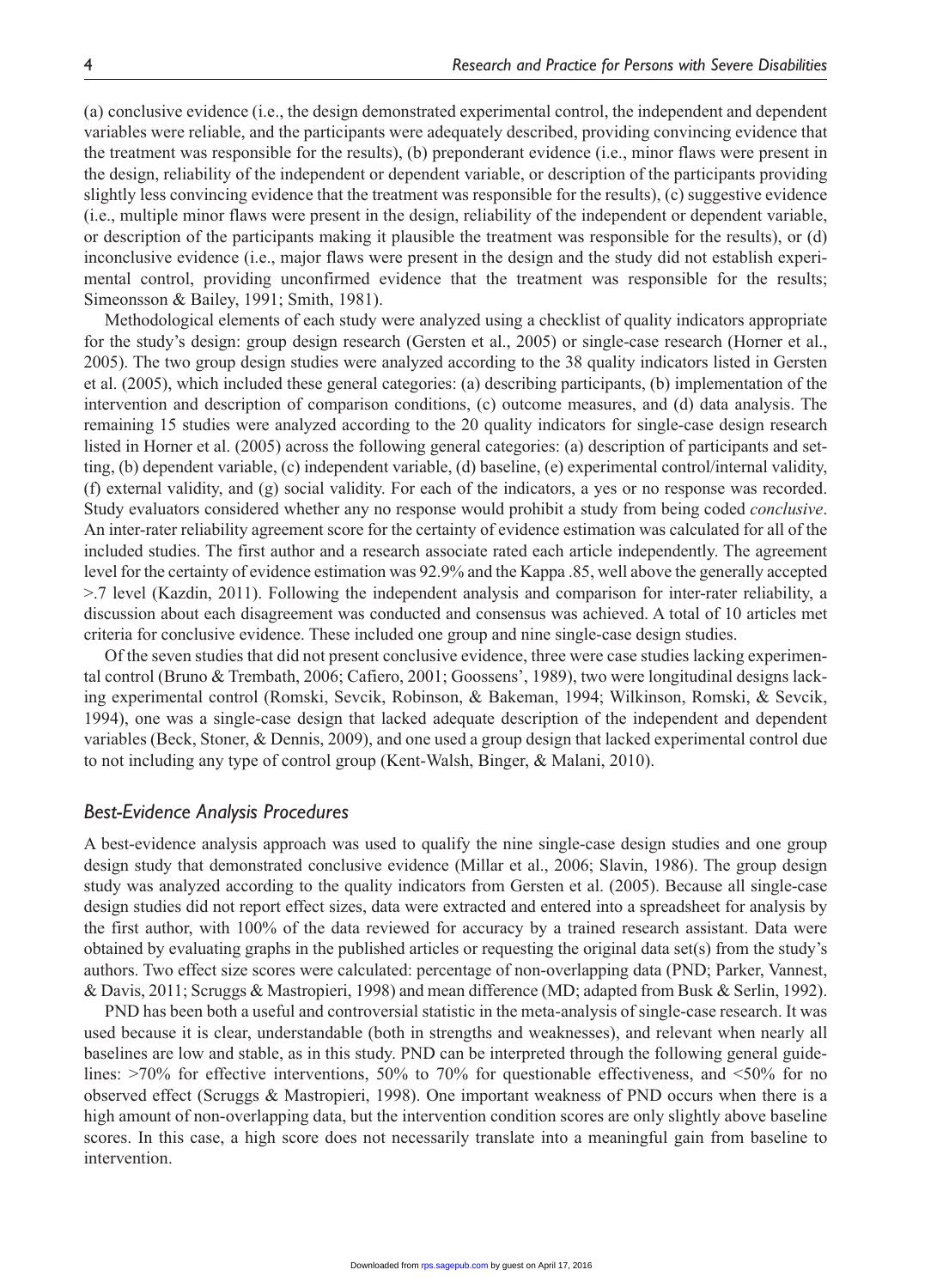To better estimate the effects participants experienced and account for the limitations of PND, the MD was also reported. MD was calculated by subtracting the mean of the baseline condition from the mean of the intervention condition. This MD score was chosen for clarity over the Busk and Serlin (1992) Standardized Mean Difference because most of the baseline data in the set were low and stable, allowing for clearer estimations of the reported effects as compared with a standardized score. Standardized scores can be difficult to interpret and clinically misleading. The MD score can be interpreted as a rough estimate of gain in performance, but should be interpreted with caution because it is a non-standardized score, which does not account for phase variance. A total of 26% of the single-case design study effect demonstrations were reviewed for accuracy by a second rater. There was 100% agreement for the (a) participant dependent variable data set drawn from the single-case design articles, (b) PND of the dependent variable, and (c) mean difference of the dependent variable.

# **Results**

Ultimately, 10 studies were included in the best-evidence analysis, nine single-case design studies and one group design study. Single-case design studies provide some of the most relevant evidence because of the experimental benefits of these designs with diverse populations such as AAC users (Schlosser, 2003). Group design studies are rare in AAC research.

Due to the nature of the interventions being interactive communication experiences, in all studies, independent variables were package interventions. Authors of seven of the studies explicitly stated that they used specific intervention package components including AAC modeling, question asking, time delay, and responding to child communication attempts. Three of the remaining studies provided more general descriptions of the activities.

## *Participants*

The nine single-case design studies resulted in a data set of 31 participants, including a total of 70 demonstrations of effect (see Tables 1 and 2). The age of the individuals represented ranged from 2 years, 11 months to 12 years, 1 month, with a mean age of 5 years, 9 months, and a median age of 5 years. Most of the participants (*n* = 21) were under 6 years old, while a smaller portion (*n* = 10) were aged 6 through 12 years. The children had a variety of disabilities including nine children with cerebral palsy, seven children with Down syndrome, and 15 children with other disabilities such as autism, developmental disabilities, childhood apraxia of speech, cystic hygroma, velopharyngeal insufficiency, DiGeorge syndrome, and Prader–Willi syndrome. The group design study (Romski et al., 2010) compared 63 participants aged 2 to 3 with developmental delays. In summary, across the 10 studies, the participants were children who were developing early communicative competencies such as turn taking, vocabulary knowledge, morphology knowledge, and use of multi-symbol utterances.

Communication partners across the 10 studies included speech therapists  $(n = 5)$ , parents  $(n = 4)$ , and educational or clinical assistants ( $n = 2$ ; see Table 1). Only Romski et al. (2010) studied two types of communication partners, including both parents and clinical assistants. Five of the studies are considered partner-training interventions where the researchers trained parents  $(n = 4)$  and educational assistants  $(n = 1)$ 1) in the intervention procedures and then measured the partner–child dyad's performance during the intervention.

### *Intervention Outcomes*

AAC modeling-based intervention packages provided to children who were beginning communicators consistently produced large and clinically relevant effects on beginning language skills of individuals with CCN using AAC across four primary domains. The four types of skills that were targeted in the interventions included pragmatic, semantic, syntactic, and morphological skills (see Tables 1 and 2). Synthesized across the body of 10 studies, children took increased communication turns, gained vocabulary knowledge, communicated increased multi-symbol utterances, and demonstrated knowledge of early morphological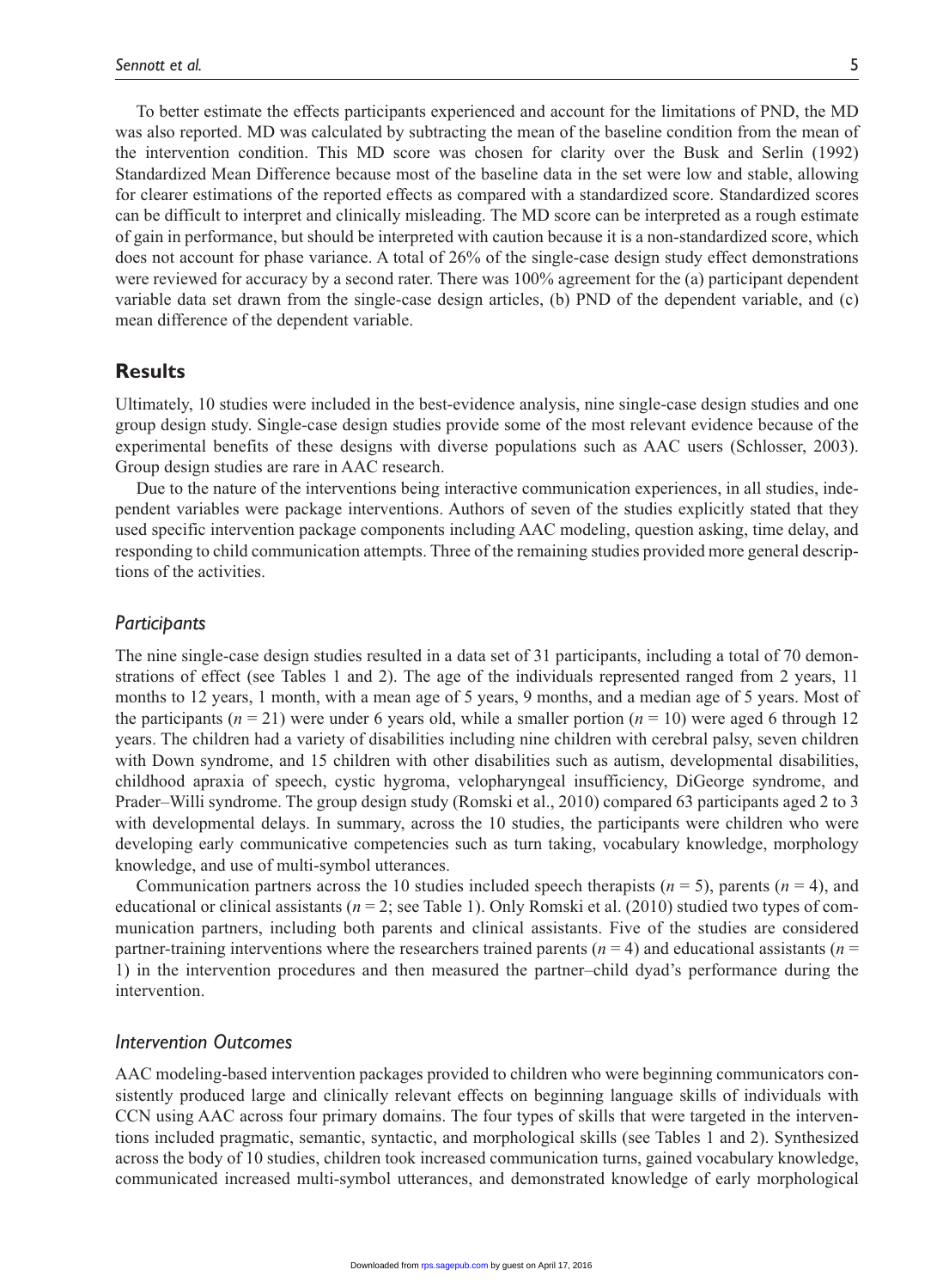| Results<br>Intervention | Increase in receptive<br>and expressive<br>vocabulary<br>experienced "aided language stimulation" with 4<br>scripted AAC models of each target vocabulary<br>intellectual impairment, and fast mapping skills<br>Children with less than 30 expressive words,<br>word with a paper AAC board. | Increase in receptive<br>and expressive<br>vocabulary<br>the child's lead, with 4 AAC models of each target<br>experienced "aided language modeling," following<br>intellectual impairment, and matching skills,<br>Children with less than 30 functional words,<br>vocabulary word with a paper AAC board. | Increase for 4 out of 5<br>participants in multi-<br>symbol AAC turns<br>telegraphically at the one word level, experienced<br>minimum of 30 multi-symbol AAC models with a<br>AAC experience, who primarily communicated<br>SGD, following the child's lead, and time delay.<br>an "aided AAC modeling" intervention with a<br>Children with at least 25 expressive words and<br>2 | symbol AAC turns<br>Increase in multi-<br>modeling of up to 3 multi-symbol models per page<br>telegraphically at the one word level, experienced<br>spread with SGD, plus time delay and contingent<br>AAC experience, who primarily communicated<br>the Read, Ask, Answer intervention with AAC<br>Children with at least 25 expressive words and<br>responding with multi-symbol AAC models. | turns, expressive<br>communication<br>vocabulary<br>Increase in<br>modeling of up to 3 models per page spread with<br>in the Read, Ask, Answer intervention with AAC<br>SGD, plus time delay and contingent responding<br>can answer questions about stories participated<br>receptive vocabulary at or above two years and<br>Children using at least 10 AAC symbols, have a<br>with AAC modeling. | Increase in receptive<br>vocabulary<br>intervention with 3 to 5 AAC models of each target<br>"Words received an "aided language stimulation<br>Children speaking less than 15 intelligible spoken |
|-------------------------|-----------------------------------------------------------------------------------------------------------------------------------------------------------------------------------------------------------------------------------------------------------------------------------------------|-------------------------------------------------------------------------------------------------------------------------------------------------------------------------------------------------------------------------------------------------------------------------------------------------------------|-------------------------------------------------------------------------------------------------------------------------------------------------------------------------------------------------------------------------------------------------------------------------------------------------------------------------------------------------------------------------------------|------------------------------------------------------------------------------------------------------------------------------------------------------------------------------------------------------------------------------------------------------------------------------------------------------------------------------------------------------------------------------------------------|-----------------------------------------------------------------------------------------------------------------------------------------------------------------------------------------------------------------------------------------------------------------------------------------------------------------------------------------------------------------------------------------------------|---------------------------------------------------------------------------------------------------------------------------------------------------------------------------------------------------|
|                         |                                                                                                                                                                                                                                                                                               |                                                                                                                                                                                                                                                                                                             |                                                                                                                                                                                                                                                                                                                                                                                     |                                                                                                                                                                                                                                                                                                                                                                                                |                                                                                                                                                                                                                                                                                                                                                                                                     | vocabulary word with a paper AAC board.                                                                                                                                                           |
| Context                 | Play in preferred activity<br>with teacher in school                                                                                                                                                                                                                                          | Play in preferred activity<br>with clinician in child                                                                                                                                                                                                                                                       | school = $3 + home =$<br>Play with clinician in                                                                                                                                                                                                                                                                                                                                     | Latino parents in home;<br>Story book reading with<br>partner instruction                                                                                                                                                                                                                                                                                                                      | Latino parents in home;<br>Story book reading with<br>partner instruction                                                                                                                                                                                                                                                                                                                           | prep, story time with<br>Arts and crafts, food<br>clinician in school                                                                                                                             |
| Disability              | DD, DS                                                                                                                                                                                                                                                                                        | Autism                                                                                                                                                                                                                                                                                                      | Prader-Willi,<br>syndrome.,<br>DiGeorge<br>DS, dev.<br>delay                                                                                                                                                                                                                                                                                                                        | Motor speech<br>impairments                                                                                                                                                                                                                                                                                                                                                                    | hygroma,<br>DD<br>Cystic                                                                                                                                                                                                                                                                                                                                                                            | CP, DS                                                                                                                                                                                            |
| Age                     | 3:10, 4:2, 5:4                                                                                                                                                                                                                                                                                | 4;0, 4;5                                                                                                                                                                                                                                                                                                    | $3-5$                                                                                                                                                                                                                                                                                                                                                                               | 2:11, 3:4, 4:1                                                                                                                                                                                                                                                                                                                                                                                 | 6.8, 6,9                                                                                                                                                                                                                                                                                                                                                                                            | $8 - 12$                                                                                                                                                                                          |
| gender<br>N and         | 1f, 2m                                                                                                                                                                                                                                                                                        | $1$ f, $1$ m                                                                                                                                                                                                                                                                                                | 2f, 3m                                                                                                                                                                                                                                                                                                                                                                              | 2f, l m                                                                                                                                                                                                                                                                                                                                                                                        | 1 f, 1 m                                                                                                                                                                                                                                                                                                                                                                                            | 3f, l m                                                                                                                                                                                           |
| Study, design           | baseline across<br>Reichle (2004),<br>Harris and<br>activities<br>Multiple                                                                                                                                                                                                                    | (2006), Multiple<br>baseline across<br>Drager et al<br>activities                                                                                                                                                                                                                                           | (2007), Multiple<br>baseline across<br>Binger and Light<br>participants                                                                                                                                                                                                                                                                                                             | (2008), Multiple<br>baseline across<br>Walsh, Berens,<br>Del Campo,<br>Binger, Kent-<br>participants<br>and Rivera                                                                                                                                                                                                                                                                             | (2008), Multiple<br>baseline across<br>Rosa-Lugo and<br>Kent-Walsh<br>participants                                                                                                                                                                                                                                                                                                                  | (2009), Multiple<br>baseline across<br>Dada and Alant<br>participants                                                                                                                             |

Table 1. Studies on AAC Modeling-Based Interventions With Conclusive Evidence of Effectiveness. 6 **Table 1.** Studies on AAC Modeling-Based Interventions With Conclusive Evidence of Effectiveness.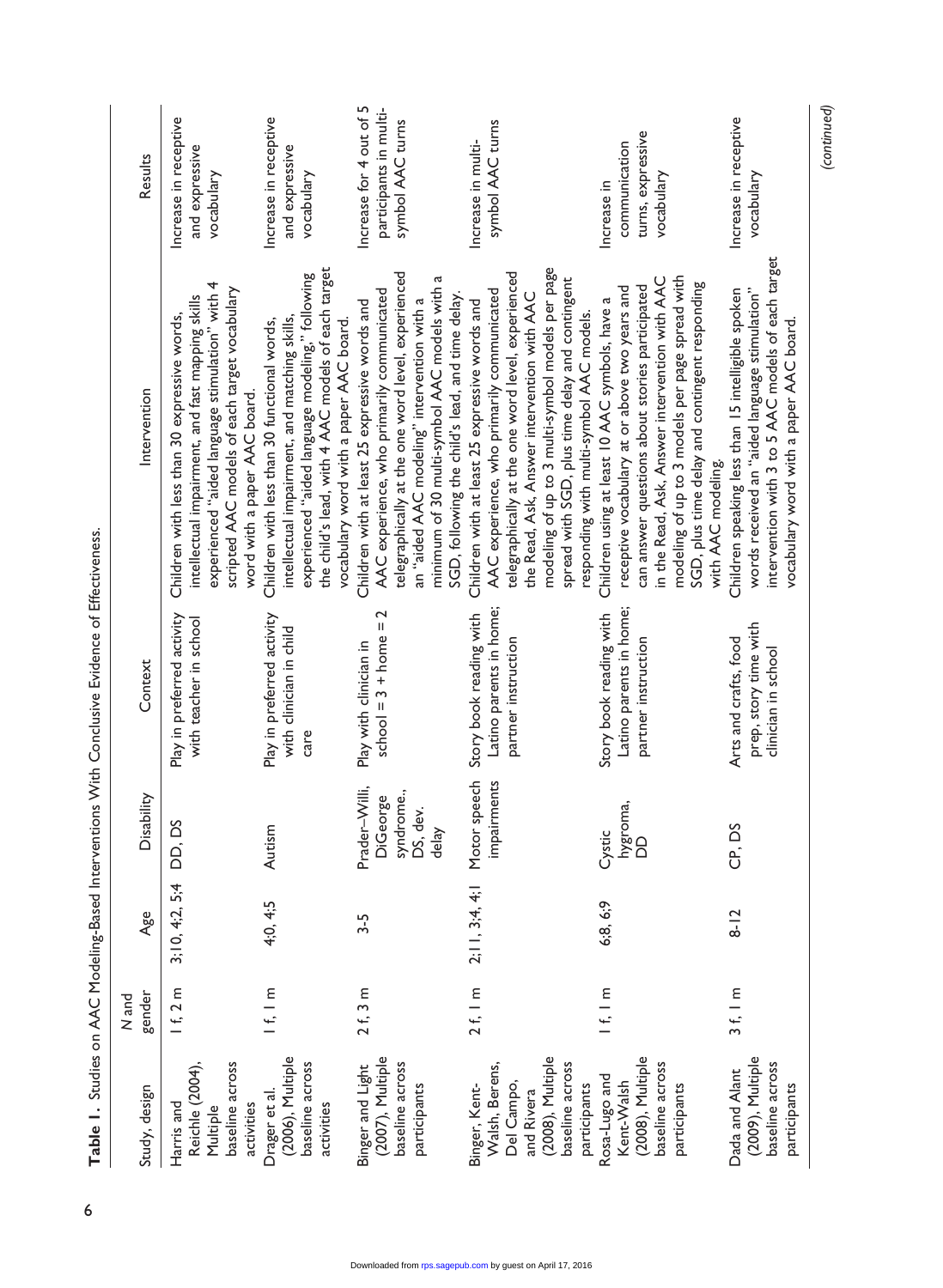| Study, design                                                                                        | gender<br>N and | Age           | Disability                      | Context                                                                               | Intervention                                                                                                                                                                                                                                                                                                                                            | Results                                                                                                                        |
|------------------------------------------------------------------------------------------------------|-----------------|---------------|---------------------------------|---------------------------------------------------------------------------------------|---------------------------------------------------------------------------------------------------------------------------------------------------------------------------------------------------------------------------------------------------------------------------------------------------------------------------------------------------------|--------------------------------------------------------------------------------------------------------------------------------|
| (2010), Group<br>Romski et al.                                                                       | 19 f, 43 m      | $2:0 - 3:0$   | Dev. delays                     | with clinicians, parent in<br>clinic + home; partner<br>instruction                   | Play, book reading, snack Children with fewer than 10 spoken words randomly Increase in AAC<br>(2) AAC prompting condition with SGD (3) Speech<br>assigned to (1) AAC modeling condition with SGD,<br>only condition.                                                                                                                                   | knowledge for both<br>target word use<br>AAC conditions<br>and vocabulary                                                      |
| and Taylor<br>(2010), Multiple<br>baseline across<br>Walsh, Ewing,<br>Binger, Kent-<br>participants  | 1 f, 2 m        | 4;6, 5;8, 6;4 | dysarthria,<br>Dev. delay,<br>Ů | Story book reading with<br>educational assistant<br>in school; partner<br>instruction | telegraphically at the one word level engaged in the<br>Read, Ask, Answer, Prompt intervention with AAC<br>modeling of up to 3 multi-symbol models per page<br>spread with SGD, plus time delay and contingent<br>AAC experience, who primarily communicated<br>responding with multi-symbol AAC models.<br>Children with at least 25 expressive words, | symbol AAC turns<br>Increase in multi-                                                                                         |
| Binger, and<br>Hasham (2010),<br>Multiple<br>baseline across<br>participants<br>Kent-Walsh,          | 2f, 4m          | $4:7-8$       | DS, CP                          | parent in home; partner<br>Story book reading with<br>instruction                     | able to answer questions about stories, participated<br>modeling of up to 3 models per page spread with<br>in the Read, Ask, Answer intervention with AAC<br>SGD, plus time delay and contingent responding<br>receptive vocabulary at or above two years and<br>Children using at least 10 AAC symbols, with a<br>with AAC models.                     | turns, expressive<br>communication<br>vocabulary<br>Increase in                                                                |
| Marshall, and<br>Kent-Walsh<br>(2011), Multiple<br>baseline across<br>Binger, Maguire-<br>activities | If, $2 m$       | 11, 9, 6      | CP, CAS                         | Story book reading with<br>clinician in clinic                                        | receptive vocabulary above three years engaged in<br>an AAC modeling and AAC recasting intervention<br>morphologic structures with a Prentke Romich,<br>Children currently using AAC systems and had a<br>Unity based SGD, plus time delay and recasting<br>with a minimum 10 AAC models of target<br>modeling AAC.                                     | per. sing. -s, reg. past<br>morphology forms:<br>+ -ing, poss. 's, 3rd<br>Aux + main, verb<br>tense-ed, pl. --s<br>Increase in |

Note. AAC = augmentative and alternative communication; f = female; m = male; DD = developmental disabilities; DS = Down syndrome; SGD = speech generating device; CP = cerebral<br>palsy; CAS = childhood apraxia of speech. *Note.* AAC = augmentative and alternative communication; f = female; m = male; DD = developmental disabilities; DS = Down syndrome; SGD = speech generating device; CP = cerebral palsy; CAS = childhood apraxia of speech.

**Table 1. (continued)**

Table 1. (continued)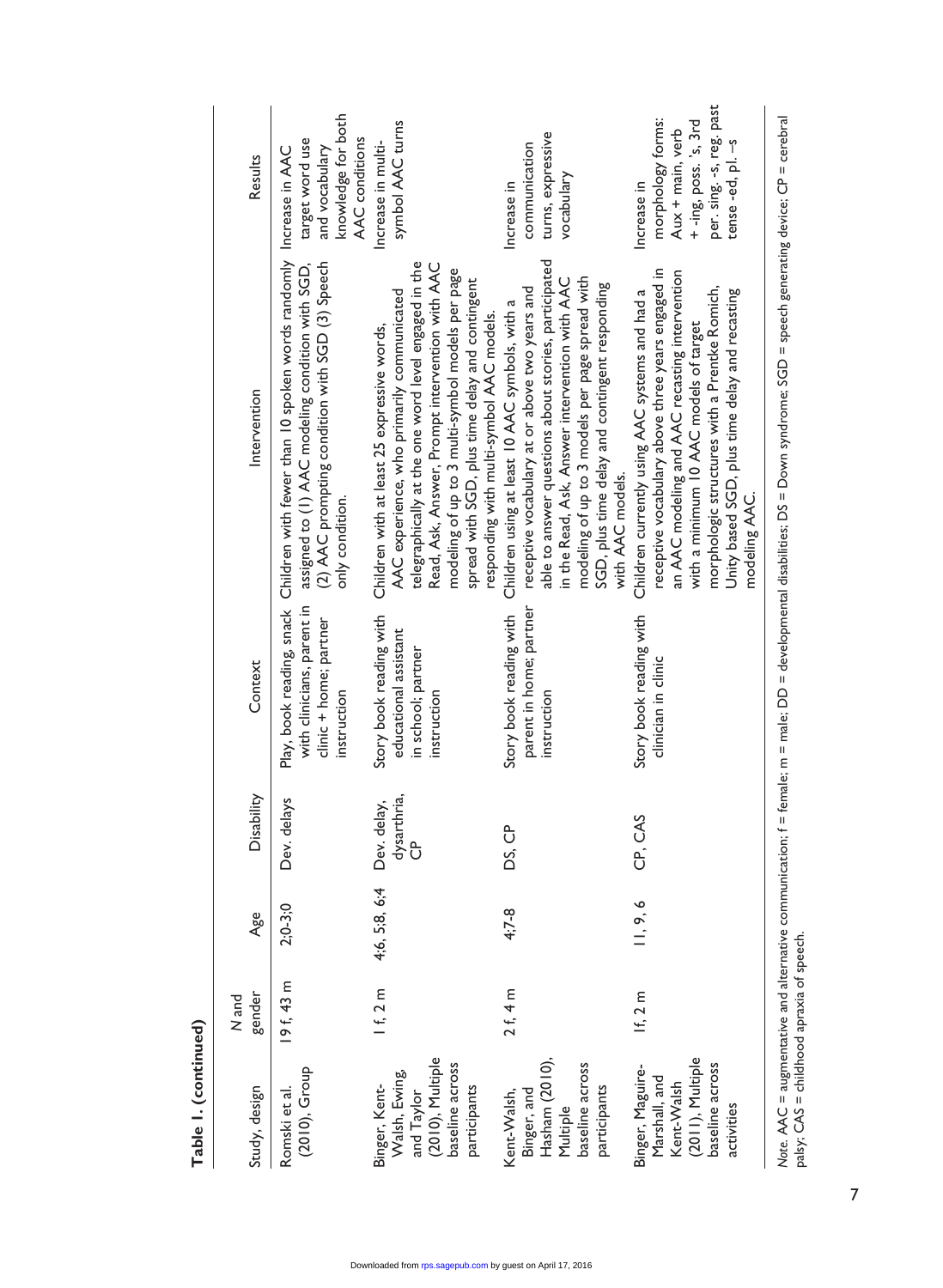| Study                                                       | n              | Dem            | <b>PND</b> | Mean difference (SD)           |
|-------------------------------------------------------------|----------------|----------------|------------|--------------------------------|
| Pragmatic skills                                            |                |                |            |                                |
| Kent-Walsh, Binger, and Hasham (2010)                       | 6              | 6              | $100\%$    | $+33.3$ turns (14)             |
| Rosa-Lugo and Kent-Walsh (2008)                             | 2              | $\overline{2}$ | 100%       | $+39.6$ turns $(9.3)$          |
| Semantic skills                                             |                |                |            |                                |
| Dada and Alant (2009)                                       | 4              | 12             | 80%        | $+63.4\%$ probes $(15.1)$      |
| Drager et al. (2006)                                        | $\mathfrak{D}$ | 12             | 79%        | +51.6% probes (23.4)           |
| Harris and Reichle (2004)                                   | 3              | 18             | 86%        | +54.6% probes (16.2)           |
| Syntax skills                                               |                |                |            |                                |
| Binger and Light (2007)                                     | 5              | 5              | 94%        | +11.6 multi-symbol turns (5.4) |
| Binger, Kent-Walsh, Berens, Del Campo, and<br>Rivera (2008) | 3              | 3              | 88%        | +10.1 multi-symbol turns (0.9) |
| Binger, Kent-Walsh, Ewing, and Taylor (2010)                | 3              | 3              | 96%        | +9.9 multi-symbol turns (1.8)  |
| Morphology skills                                           |                |                |            |                                |
| Binger, Maguire-Marshall, and Kent-Walsh (2011)             | 3              | 9              | 92%        | $+77\%$ probes (16.2)          |
| Total                                                       | 31             | 70             | 90.6%      |                                |

#### **Table 2.** Single-Case Design Effect Sizes.

*Note. n* = number of participants; Dem = demonstrations/replications in the multiple baseline designs; PND = percentage of nonoverlapping data.

forms. Positive results were obtained across a range of communication partners and contexts such as play, shared reading, art activities, and mealtimes. Altogether, the results were consistently positive with large level changes in communication performance from baseline.

*Pragmatic skills.* Two studies (Kent-Walsh, Binger, & Hasham, 2010; Rosa-Lugo & Kent-Walsh, 2008) targeted beginning communicators and demonstrated an impact on pragmatic skills through the increase of the frequency of communicative turns using AAC (specifically SGDs). Participants in these studies consistently demonstrated clinically important large- and immediate-level changes in communication turns from baseline. Both studies used nearly identical designs and interventions, and included a total of eight beginning communicators ranging from 4 to 8 years old. In both studies, researchers taught parents to use the cognitive strategy "Read, ask, and answer" with their child participants during 10-min shared reading experiences. Using a time delay approach, the partner read and modeled AAC symbol use for each page spread in the book, and then provided wait time followed by the controlling prompt. Then the partner asked a question and modeled AAC symbol use, followed by an additional period of wait time. Following any child attempt at communication, a contingent response was provided that included an AAC model. The six children in Kent-Walsh et al. (2010) and two children in Rosa-Lugo and Kent Walsh (2008) all had 100% PND. Overall, Kent-Walsh et al. (2010) reported MD = +33.3 turns (*SD* = 14) and Rosa-Lugo and Kent-Walsh  $(2008)$  reported MD = +39.6 turns  $(SD = 9.3)$ .

*Semantic skills.* Three single-case design studies (Dada & Alant, 2009; Drager et al., 2006; Harris & Reichle, 2004) and one group design study (Romski et al., 2010) reported gradual increases in vocabulary knowledge in response to AAC modeling.

Two of the studies used very similar approaches. Drager et al. (2006) worked with two children with autism, and Harris and Reichle (2004) worked with three children with developmental disabilities. In the two studies, the researchers targeted the acquisition of 12 different vocabulary words (mostly nouns) in the context of play-based interventions. Four vocabulary words were targeted per activity. For example, words such as "boy," "girl," "desk," "car," "bed," "apple," and "dishcloth" were modeled by pointing to the object and then the AAC symbol on a paper communication display and saying the word within 2 s. The two studies differed primarily in that Harris and Reichle used a scripted procedure for the modeling in the session, while Drager et al. used a more flexible approach to providing the AAC models. In the other single-case design vocabulary study, Dada and Alant (2009) worked in the context of a group activity with four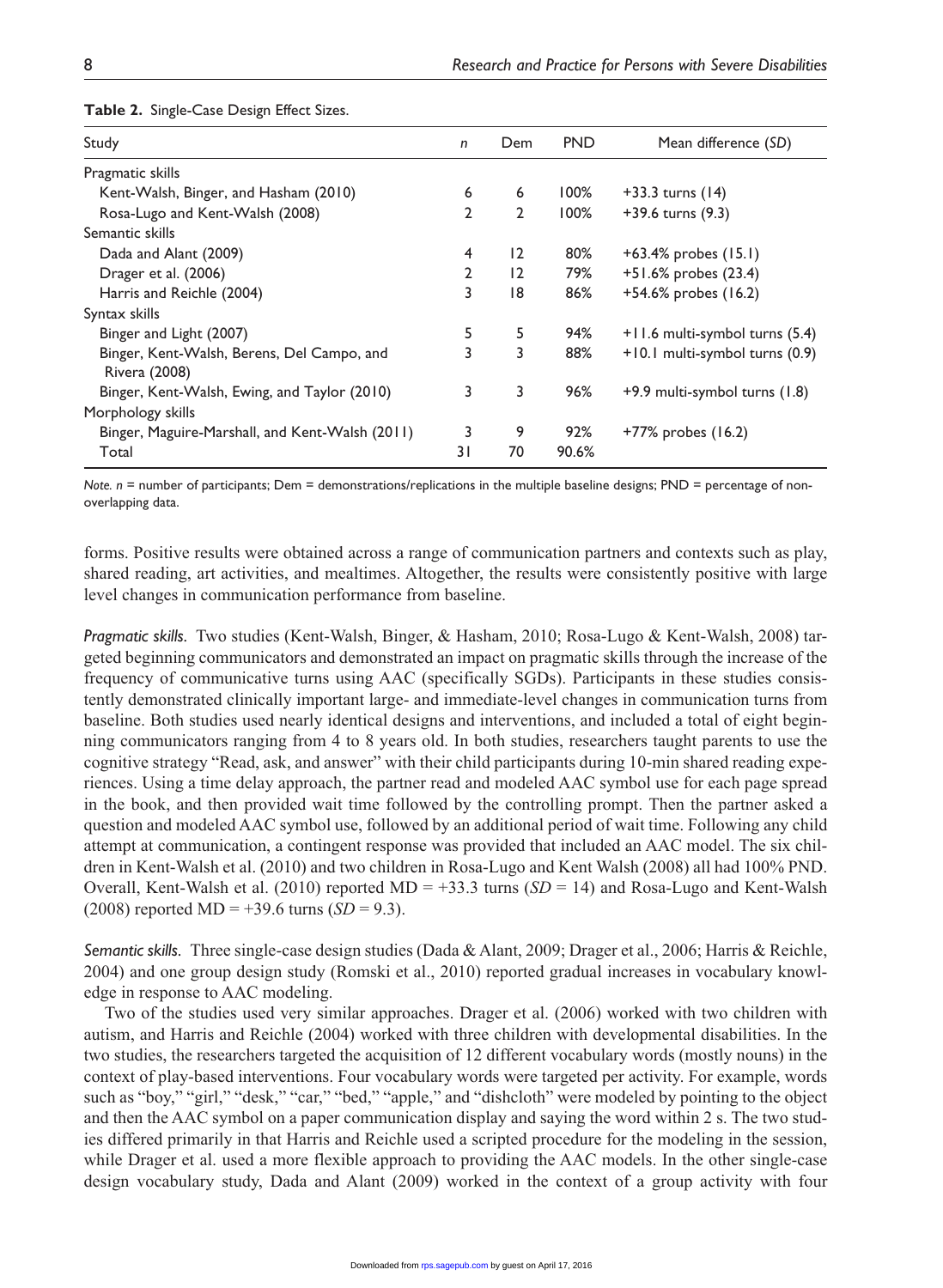participants with cerebral palsy and Down syndrome. They targeted a fixed set of vocabulary words (eight per activity). They also emphasized the AAC modeling of other words, in addition to the target vocabulary, during the activities.

All three studies reported relatively similar positive effects using vocabulary probes as a primary dependent variable. Dada and Alant (2009) reported 80% PND and a score of  $MD = +63.4\%$  (*SD* = 15.1) for receptive vocabulary probes correct. Drager et al. (2006) and Harris and Reichle (2004) both probed for receptive and expressive vocabulary. Overall, Drager et al. reported 79% PND and an MD = +51.6% (*SD* = 23.4) probes correct. Harris and Reichle reported similar results, with an average of 86% PND and an MD of  $+54.6\%$  (*SD* = 16.2) probes correct.

The group design study by Romski et al. (2010) serves as a rare example of a quasi-experiment with this level of rigor in AAC. The goal of each of the three intervention groups was to coach parents helping their children acquire expressive communication skills, specifically learning to use words from a target vocabulary list. The study incorporated random assignment into three groups. Each of the three groups shared intervention components over 24 intervention sessions of 30-min duration, including using age-appropriate naturalistic routines, using all target vocabulary, environmental arrangement, choice-making opportunities, and time delay. The augmentative communication input (AC-I) group was differentiated by providing access to AAC for the child and the adult providing AAC modeling throughout the session. The augmentative communication output (AC-O) group also incorporated access to AAC but used verbal and physical (hand over hand) prompts to promote AAC use. The speech communication (SC) group differed in that the condition did not include access to AAC and instead focused on speech-only approaches that incorporated verbal and gestural prompts. In summary, the children started with zero words in their target vocabulary, and after intervention, the AC-I and AC-O groups each demonstrated increased augmented word use in the clinic and the increases maintained when the sessions switched to the home at Session 18. Vocabulary size, calculated as a combination of spoken and augmented word use, increased substantially for both the AC-I and AC-O groups, but not for the SC group. Many of the children across all three groups did not use any spoken words, but speech increased modestly for all three groups, reinforcing the idea that AAC intervention does not impede speech development.

*Syntax skills.* Three studies demonstrated evidence of gains in syntax in the form of increasing multi-symbol utterances across 11 participants, aged 2 to 5 years, with various disabilities in the context of play (Binger & Light, 2007) and shared storybook reading (Binger, Kent-Walsh, Berens, Del Campo, & Rivera, 2008; Binger, Kent-Walsh, Ewing, & Taylor, 2010). Binger and Light (2007) used a play-based intervention where multi-symbol AAC models occurred a minimum of 30 times during the 15-min activity. Binger et al. (2008) and Binger et al. (2010) both used the similar cognitive strategy "Read, ask, and answer," as found in Kent-Walsh, Binger, and Hasham (2010) and Rosa-Lugo and Kent-Walsh (2008). Yet in this version of the approach, the communication partner (a parent in Binger et al., 2008, and an educational assistant in Binger et al., 2010) modeled multi-symbol AAC utterances during each of the three steps for each page spread in the book, incorporated a time delay instructional strategy between each step, and responded to any child attempts at communication, providing multi-symbol AAC models during the response. In addition, Binger et al. (2010) added an optional prompt step at the end of the strategy where a verbal prompt could be provided.

The impact of these syntax interventions was consistently positive with high effect sizes across eight of nine participants. In response to the play-based intervention, Binger and Light (2007) reported 94% PND overall with  $MD = +11.6$  ( $SD = 5.4$ ) for multi-symbol turns. Binger et al. (2008) and Binger et al. (2010), who used similar interventions and designs, produced nearly identical strong effect sizes. Binger et al. (2008) reported 88% PND and  $MD = +10.1$  ( $SD = 0.9$ ) for multi-symbol turns, and Binger et al. (2010) reported 96% PND and  $MD = +9.9$  (*SD* = 1.8) for multi-symbol turns.

*Morphology skills.* Morphology interventions may target word inflections (Roseberry-McKibbin, 2007). One study (Binger, Maguire-Marshall, & Kent-Walsh, 2011) provided evidence of gains in morphology development with three participants. In the context of book reading, Binger et al. (2011) studied the acquisition of morphemes such as "plural -S," "present progressive -ING," "past tense -ED," and "possessive 'S.'" The intervention included AAC models and recasts with the target forms (e.g., modeling on the SGD: HE IS GO +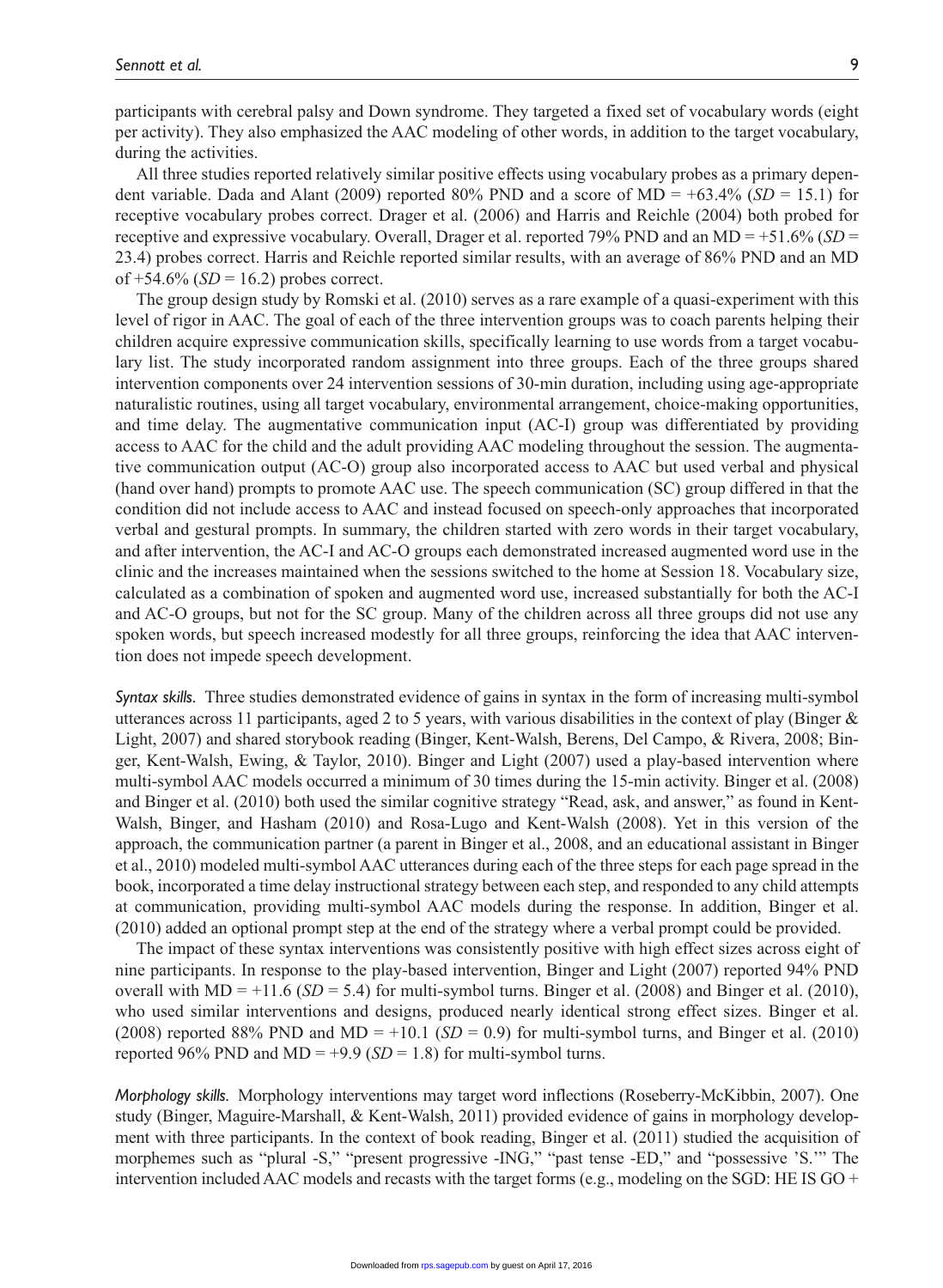ING). All three participants quickly improved their performance in the probes of each of the target forms with overall robust changes in level from baseline to intervention, reporting 92% PND and an MD = +77% (*SD* = 16.2) of probes correct.

# **Discussion**

Overall, the 10 studies included in this best-evidence synthesis investigated the impact of aided AAC modeling-based interventions and reported consistently positive and large main effects for pragmatic, semantic, syntactic, and morphological development for young children who are beginning communicators. These studies provide evidence that when provided with appropriate models of the use of AAC within naturalistic contexts, packaged with various interaction techniques such as time delay and recasting, the learners made observable gains in both expressive and receptive language. These positive findings about the impact of AAC modeling package interventions are well aligned with major language acquisition theories regarding the importance of language input (Gerken, 2008; Hirsh-Pasek & Golinkoff, 1996), and when triangulated with clinical expertise (e.g., Goossens', 1989) make a strong argument for using AAC modeling as a foundation of AAC intervention.

The ultimate goal of a quantitative review is to better determine the meaningfulness of the reported results (Busk & Serlin, 1992). In the case of this review, quantifying participant and study-level data on AAC modeling-based interventions provided a sizable data set in which to attempt to make inferences. In addition, it is essential to review the limitations of potential inferences, as well as what mitigating factors influence the results.

Pragmatic language development, although an important area of development in AAC, has often been underrepresented in the research literature (Iacono, 2003). The evidence suggests that AAC modeling-based interventions can serve to stimulate rapid increase in frequency of communication turns for children with CCN, a fundamental gain in the area of pragmatic language intervention (Fey, 1986; Paul, 2007). When the differences from baseline to intervention are evaluated closely, we see meaningful, immediate-level changes and those gains sustained across generalization and maintenance phases. The mean difference scores across the studies were  $MD = +33.3$  (Kent-Walsh, Binger, & Hasham, 2010) and  $MD = +39.6$  (Rosa-Lugo & Kent-Walsh, 2008). These scores represent meaningful differences in child communication turns, especially considering the immediacy of the gains and that the overall progress was obtained in five to nine sessions within a 10-min duration.

Research indicates that individuals with CCN who use AAC are at risk of semantic-related language delays. They are at risk because of one or more of the following reasons: (a) being talked to less, (b) relying on others for lexicon development in their AAC system, (c) experiencing the asymmetry between input and output, and (d) experiencing difficulties surrounding the use of graphic symbol sets (Beukelman & Mirenda, 2013). The evidence presented here demonstrates that AAC modeling-based interventions affected vocabulary knowledge for small sets of target vocabulary words, which were mostly nouns. Across the three single-case design studies and one group design study in this area (Dada & Alant, 2009; Drager et al., 2006; Harris & Reichle, 2004; Romski et al., 2010), vocabulary knowledge increased steadily from baseline to intervention, showing consistent acquisition of the target words by the end of the studies, which ranged from three sessions to much longer, especially in Harris and Reichle (2004).

Individuals who use AAC have been reported to be at risk of experiencing deficits in syntax and morphology skills (Binger & Light, 2008; Blockberger & Sutton, 2003). The impact of being able to combine words and parts of words is important, as it provides access to the generative, flexible, and combinatorial power of language. Research suggests that individuals with CCN, especially beginning communicators, often produce short telegraphic utterances (Binger & Light, 2008; Blockberger & Sutton, 2003). The evidence found in this review indicates that in response to AAC modeling-based interventions, children with CCN who require AAC were able to increase their use of multi-symbol utterances in a meaningful way within the contexts of play (Binger & Light, 2007) and shared storybook reading (Binger et al., 2008; Binger et al., 2010). Also, although only across three participants and nine demonstrations, Binger et al. (2011) demonstrated children acquiring the use of morphology structures in response to AAC modeling and AAC recasts during shared storybook reading. Taken together, this emerging evidence in the syntax and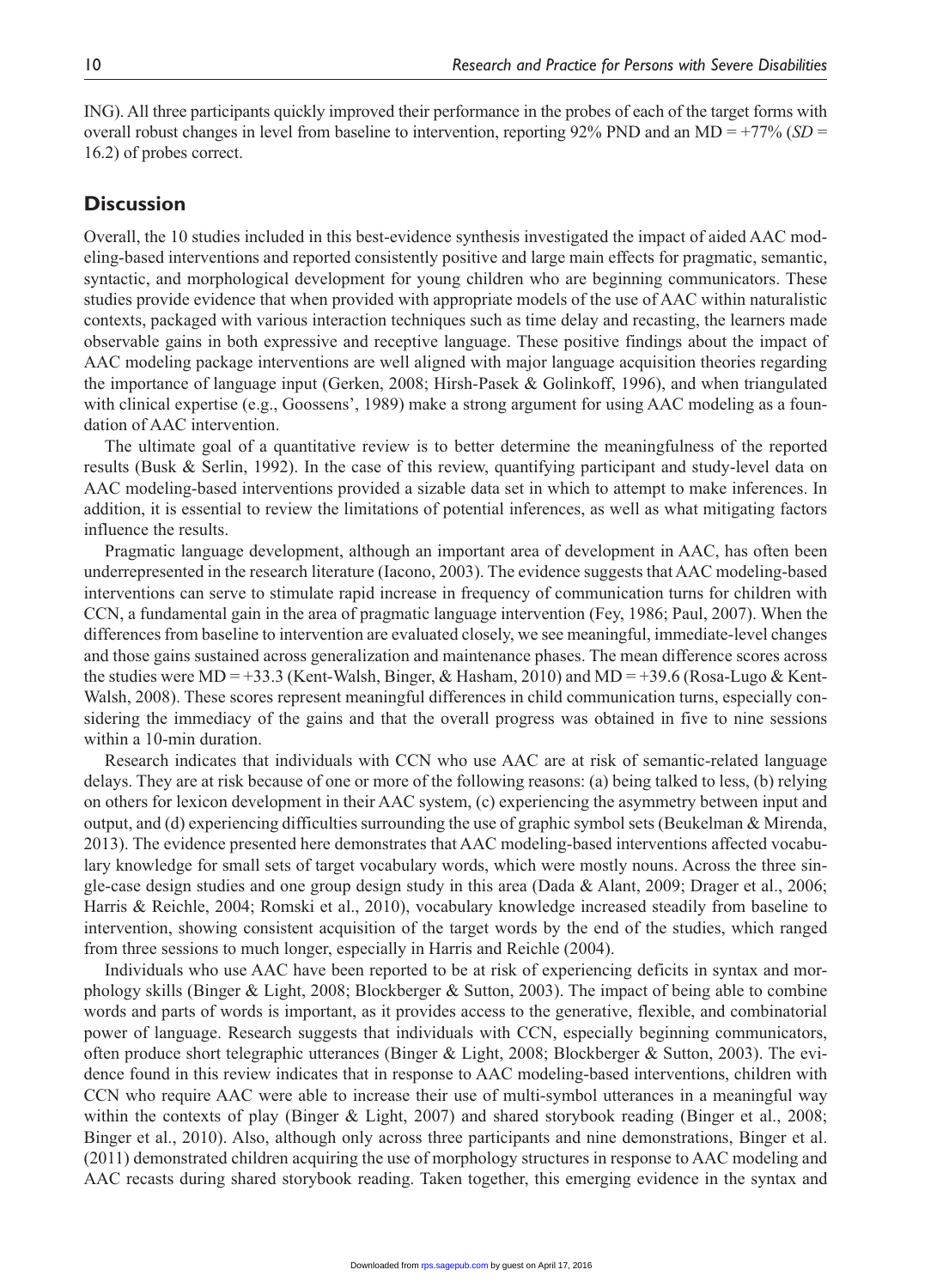morphology domains is an encouraging sign that when provided the right interventions, children with CCN can develop these generative, flexible, and combinatorial skills.

#### *Limitations*

It is important to review the limitations of this systematic review to help interpret the results, which were consistently positive and included a relatively large number of demonstrations of the phenomena, including 70 single-case design replications and a large randomized comparison study. Limitations related to the population and packaged nature of the interventions are discussed.

An important limitation is that the data set represented a restricted population. Most notably, there are limited participant profiles related to age range, disability, and language ability. This limitation is an important gap because we do not have conclusive data documenting the impact of AAC modeling interventions on adolescents and adults with CCN. Another significant gap lies in the disability groups represented, because the population of individuals with CCN is very diverse. For instance, there is a lack of data on individuals with complex motor needs. The currently available data are also missing a focus on advanced language skills, which limits our understanding of the impact of AAC modeling interventions across the different domains of language. In addition, connected to expanding the context for intervention, there is a need for further study of maintenance and generalization of language skills, which is an important limitation because we lack knowledge of how AAC modeling works throughout individuals' entire days. Another limitation is that non-responders are most likely less represented in the literature, which is a common limitation found in reviews of intervention research. This is important because it limits our understanding of the profile of non-responders to treatment.

An additional key limitation in the data set is that all of the studies included package interventions. The intervention packages included AAC modeling as a primary component, but also included various other related components. This limitation is important because we cannot know for certain how each part of the intervention package affected the results. Romski et al. (2010) attempted to address this concern through the comparison of intervention packages, but because that comparison was non-conclusive, future research is still needed to further understand each component's role in the language development process.

## *Implications for Research and Practice*

In summary, AAC modeling-based intervention packages had a positive impact across a range of language domains for young children who are beginning communicators. Future research is needed expanding the population studied, the context of intervention, and the intervention dosage level.

Future research is needed to determine whether AAC modeling is an effective intervention across the life span. This research should explore the impact of the intervention at different ages, and the development of the optimal match between the skills of the individual who requires AAC and the type of AAC modeling provided. Further investigation of matching individual needs in early intervention with targeted AAC modeling interventions is a high priority due to the broad impact that the successful development of communication skills has on individuals (Light, 2003). Light (2003) also described the importance of individuals with CCN developing communicative competence, including linguistic, operational, social, and strategic competencies. Although the evidence presented in this review shows positive results, it is with relatively beginning communicators working on early skills in limited contexts. Future research is needed to determine the roles of participant profile aspects such as language level, intellectual functioning, fast mapping ability (Mervis & Bertrand, 1994), and joint attention (Adamson, Bakeman, Deckner, & Romski, 2009).

It is also important to study older individuals. Future research is needed on the effects of providing AAC modeling-based interventions to adults as related to a number of contexts: (a) adults with a history of using AAC, targeting various skills and levels of skills; (b) adults who have not been provided adequate AAC, despite having CCN; and (c) other adults such as those who may have acquired disabilities later in life.

A range of disability groups are represented in the research reviewed including those with autism, childhood apraxia of speech, cerebral palsy, and various developmental disabilities. To better understand the effects of AAC modeling-based interventions on individuals with CCN, there is a need to extend the research with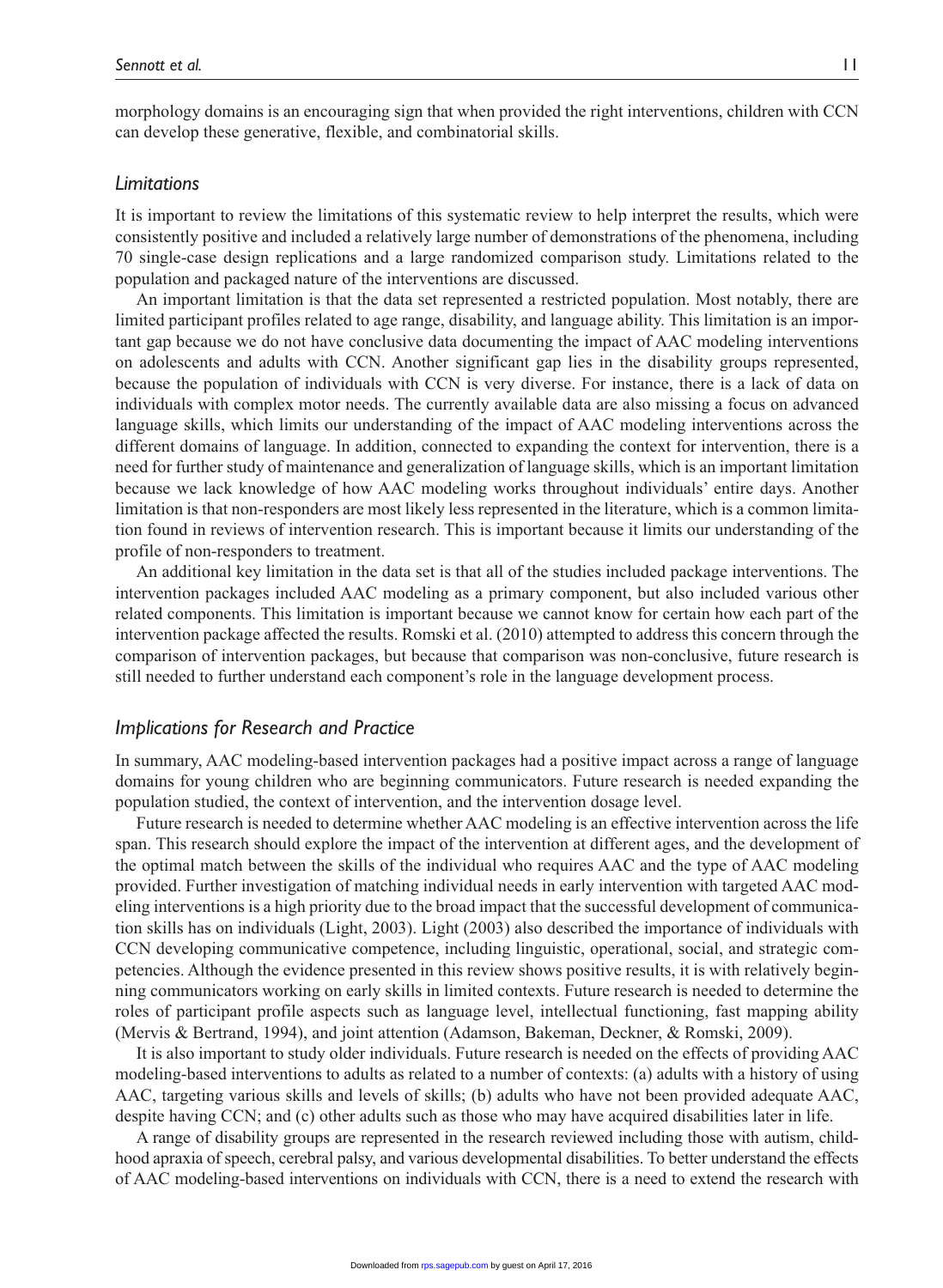currently studied populations, and to include a greater range of populations. For instance, Drager et al. (2006) focused on individuals with autism. The large number of individuals with autism who have difficulty speaking makes this population a high research priority. There were no experimentally controlled studies with individuals with CCN who use alternate access (e.g., switch access, eye-control access, brain–computer interfaces). This indicates a clear need for future research to assess participants incorporating various alternate access strategies and tools, and to explore AAC modeling-based interventions with other individuals with disabilities associated with CCN, such as traumatic brain injury, aphasia, and amyotrophic lateral sclerosis.

Future research is needed across pragmatic, semantic, syntactic, and morphologic domains. For instance, research is needed to determine how AAC modeling-based interventions would work to affect the broad range of skills in the pragmatic domain beyond the initial positive finding represented in this review describing increases in communication turns. In addition to the pragmatic domain, it is essential to investigate exactly how AAC modeling-based interventions affect a broader range of semantic word categories. We need to explore not just children early in the vocabulary acquisition process, but individuals with CCN who have more robust vocabularies who are expanding into various content-specific vocabulary. In addition, mitigating factors could be explored, such as the role of fast mapping (Mervis & Bertrand, 1994), joint attention (Adamson et al., 2009), and overall scope and sequence of vocabulary learning for individuals. With the broad array of skills represented in both the syntax and morphology domains, it is important for future research to further discern how these skills are affected by AAC modeling interventions.

For speaking children, parents and caregivers typically provide language input naturally (Tomasello, 2003), although at a range of frequencies (from 620 to 2,150 words heard per hour; Hart & Risley, 1995). For individuals with CCN, the situation is more complicated. We know that typical interactions rarely include AAC models (M. Smith & Grove, 2003) and infrequently provide opportunities for expressive communication (Blockberger & Sutton, 2003). The amount and frequency of AAC modeling described across the interventions seem extraordinarily small in comparison with the input speaking children at age 3 are hearing, which is an average of 1,250 words per hour and 125,000 words of language experience per week (Hart & Risley, 1995). The AAC modeling research reports numbers such as 30 AAC models in 15 min (Binger & Light, 2007), or four models of each target vocabulary word per 15-min session (Drager et al., 2006; Harris & Reichle, 2004). The equivalent is 16 to 240 words per hour or only 1,600 to 24,000 words per week, standing in stark contrast to the massive 125,000 words per week for speaking children. Even the largest dosage of AAC modeling reported pales in comparison with the input that speaking children hear. Despite the relatively small dosage of input, as compared with speaking children, the results of AAC modeling-based interventions were consistently positive across pragmatic, semantic, syntactic, and morphological domains. In the future, with the advent of near ubiquitous new mobile technologies such as the iPhone, iPod touch, and iPad serving as AAC systems, it is practically more feasible that communication partners could be able to provide a greater degree of AAC modeling throughout the day (Sennott & Bowker, 2009). The review of literature on AAC modeling interventions reveals promising results and points to the need for further intervention development and research on an AAC language immersion approach at the level of intensity that Hart and Risley (1995) described.

#### **Authors' Note**

Contact the author for detailed information about the results of each study including single-case design data.

#### **Declaration of Conflicting Interests**

The author(s) declared no potential conflicts of interest with respect to the research, authorship, and/or publication of this article.

#### **Funding**

The author(s) disclosed receipt of the following financial support for the research, authorship, and/or publication of this article: The study received funding from Office of Special Education Programs, Office of Special Education and Rehabilitative Services to support the first author's doctoral studies.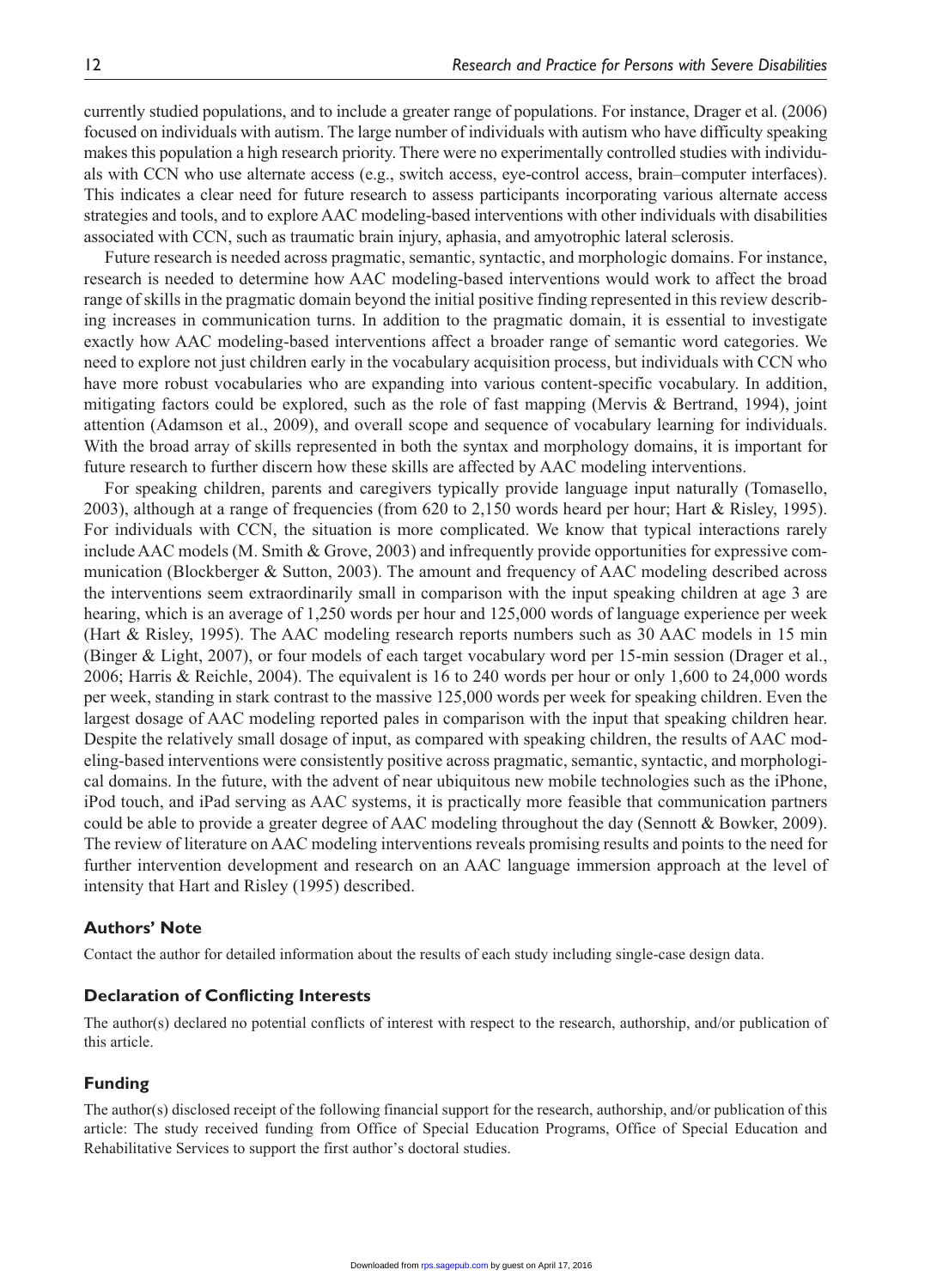#### **References**

*References marked with an asterisk indicate studies included in the literature review.*

- Adamson, L. (1995). *Communication development during infancy*. Madison, WI: Brown & Benchmark.
- Adamson, L., Bakeman, R., Deckner, D. F., & Romski, M. A. (2009). Joint engagement and the emergence of language in children with autism and Down syndrome. *Journal of Autism and Developmental Disorders*, *39*, 84-96. doi:10.1007/s10803-008-0601-7
- Bates, E. (1976). *Language and context: The acquisition of pragmatics*. New York, NY: Academic Press.
- Bavelier, D., Newport, E. L., & Supalla, T. (2003). Children need natural languages, signed or spoken. *Cerebrum*, *6*(4), 19-32.
- Beck, A. R., Stoner, J. B., & Dennis, M. L. (2009). An investigation of aided language stimulation: Does it increase AAC use with adults with developmental disabilities and complex communication needs? *Augmentative and Alternative Communication*, *25*, 42-54. doi:10.1080/07434610802131059
- Beukelman, D., & Mirenda, P. (2013). *Augmentative and alternative communication: Supporting children and adults with complex communication needs* (4th ed.). Baltimore, MD: Brookes.
- \*Binger, C., Kent-Walsh, J., Berens, J., Del Campo, S., & Rivera, D. (2008). Teaching Latino parents to support the multi-symbol message productions of their children who require AAC. *Augmentative and Alternative Communication*, *24*, 323-338. doi:10.1080/07434610802130978
- \*Binger, C., Kent-Walsh, J., Ewing, C., & Taylor, S. (2010). Teaching educational assistants to facilitate the multisymbol message productions of young students who require augmentative and alternative communication. *American Journal of Speech-Language Pathology*, *19*, 108-120. doi:10.1044/1058-0360(2009/09-0015)
- \*Binger, C., & Light, J. (2007). The effect of aided AAC modeling on the expression of multi-symbol messages by preschoolers who use AAC. *Augmentative and Alternative Communication*, *23*, 30-43. doi:10.1080/07434610600807470
- Binger, C., & Light, J. (2008). The morphology and syntax of individuals who use AAC: Research review and implications for effective practice. *Augmentative and Alternative Communication*, *24*, 123-138. doi:10.1080/07434610701830587
- \*Binger, C., Maguire-Marshall, M., & Kent-Walsh, J. (2011). Using aided AAC models, recasts, and contrastive targets to teach grammatical morphemes to children who use AAC. *Journal of Speech, Language, and Hearing Research*, *54*, 160-176. doi:10.1044/1092-4388(2010/09-0163)
- Blockberger, S., & Sutton, A. (2003). Toward linguistic competence: Language experiences and knowledge of children with extremely limited speech. In J. Light, D. Beukelman, & J. Reichle (Eds.), *Communicative competence for individuals who use AAC: From research to effective practice* (pp. 63-106). Baltimore, MD: Brookes.
- Brown, R. (1973). *A first language: The early stages*. Cambridge, MA: Harvard University Press.
- Bruno, J., & Trembath, D. (2006). Use of aided language stimulation to improve syntactic performance during a weeklong intervention program. *Augmentative and Alternative Communication*, *22*, 300-313. doi:10.1080/07434610600768318
- Busk, P. L., & Serlin, R. C. (1992). Meta-analysis for single-case research. In T. R. Kratochwill & J. R. Levin (Eds.), *Single-case research design and analysis: New directions for psychology and education* (pp. 187-212). Hillsdale, NJ: Lawrence Erlbaum.
- Cafiero, J. M. (2001). The effect of an augmentative communication intervention on the communication, behavior, and academic program of an adolescent with autism. *Focus on Autism and Other Developmental Disabilities*, *16*, 179- 189. doi:10.1177/108835760101600306
- Calculator, S. (1997). Fostering early language acquisition and AAC use: Exploring reciprocal influences between children and their environments. *Augmentative and Alternative Communication*, *13*, 149-157. doi:10.1080/07434 619712331277968
- \*Dada, S., & Alant, E. (2009). The effect of aided language stimulation on vocabulary acquisition in children with little or no functional speech. *American Journal of Speech-Language Pathology*, *18*, 50-64. doi:10.1044/1058- 0360(2008/07-0018)
- \*Drager, K. D. R., Postal, V. J., Carrolus, L., Castellano, M., Gagliano, C., & Glynn, J. (2006). The effect of aided language modeling on symbol comprehension and production in 2 preschoolers with autism. *American Journal of Speech-Language Pathology*, *5*, 112-125. doi:10.1044/1058-0360(2006/012)
- Fey, M. (1986). *Language intervention with young children*. Boston, MA: College Hill Press.
- Gallway, C., & Richards, B. J. (1994). *Input and interaction in language acquisition*. Cambridge, UK: Cambridge University Press.
- Gerken, L. A. (2008). *Language development*. San Diego, CA: Plural Publishing.
- Gersten, R., Fuchs, L. S., Compton, D., Coyne, M., Greenwood, C., & Innocenti, M. S. (2005). Quality indicators for group experimental and quasi-experimental research in special education. *Exceptional Children*, *71*, 149-164. doi:10.1177/001440290507100202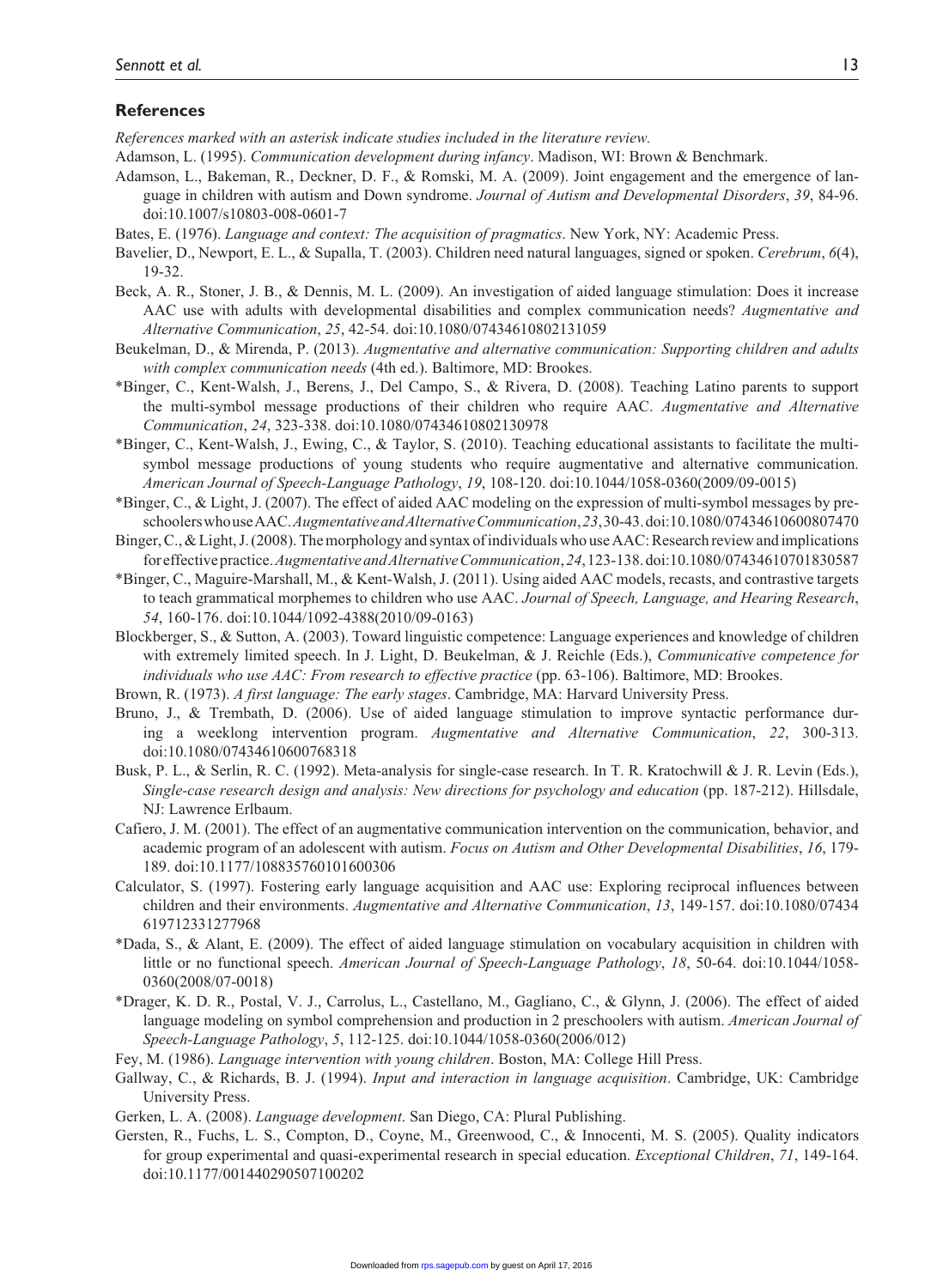- Goossens', C. (1989). Aided communication intervention before assessment: A case study of a child with cerebral palsy. *Augmentative and Alternative Communication*, *5*, 14-26. doi:10.1080/07434618912331274926
- Goossens', C., Crain, S., & Elder, P. (1992). *Engineering the classroom environment for interactive symbolic communication: An emphasis on the developmental period 18 months to five years*. Birmingham, AL: Southeast Augmentative Communication Conference Publications.
- \*Harris, M. D., & Reichle, J. (2004). The impact of aided language stimulation on symbol comprehension and production in children with moderate cognitive disabilities. *American Journal of Speech-Language Pathology*, *13*, 155- 167. doi:10.1044/1058-0360(2004/016)
- Hart, B., & Risley, T. R. (1995). *Meaningful differences in the everyday experience of young American children*. Baltimore, MD: Brookes.
- Higgins, J. P. T., & Green, S. (Eds.). (2011). *Cochrane handbook for systematic reviews of interventions version 5.1.0* (Updated, March 2011). London, England: The Cochrane Collaboration. Available from www.cochranehandbook.org
- Hirsh-Pasek, K., & Golinkoff, R. M. (1996). *The origins of grammar: Evidence from early language comprehension*. Cambridge, MA: The MIT Press.
- Horner, R. H., Carr, E. G., Halle, J., McGee, G., Odom, S., & Wolery, M. (2005). The use of single-subject research to identify evidence-based practice in special education. *Exceptional Children*, *71*, 165-169. doi:10.1177/001440290507100203
- Iacono, T. (2003). Pragmatic development in individuals with developmental disabilities who use AAC. In J. Light, D. Beukelman, & J. Reichle (Eds.), *Communicative competence for individuals who use AAC: From research to effective practice* (pp. 323-360). Baltimore, MD: Brookes.
- International Society for Augmentative and Alternative Communication. (2014). *What is AAC?* Retrieved from https:// www.isaac-online.org/english/what-is-aac/
- Kazdin, A. E. (2011). *Single-case research designs: Methods for clinical and applied settings* (2nd ed.). New York, NY: Oxford University Press.
- \*Kent-Walsh, J., Binger, C., & Hasham, Z. (2010). Effects of parent instruction on the symbolic communication of children using augmentative and alternative communication during storybook reading. *American Journal of Speech-Language Pathology*, *19*, 97-107. doi:10.1044/1058-0360(2010/09-0014)
- Kent-Walsh, J., Binger, C., & Malani, M. (2010). Teaching partners to support the communication skills of young children who use AAC: Lessons from the ImPAACT program. *Early Childhood Services*, *4*, 155-170.
- Kraat, A. W. (1985). *Communication interaction between aided and natural speakers: A state of the art report*. Madison, WI: Trace Center Reprint Service. Retrieved from http://www.eric.ed.gov/ERICWebPortal/contentdelivery/servlet/ERICServlet?accno=ED287275
- Light, J. (1997). "Let's go star fishing": Reflections on the contexts of language learning for children who use aided AAC. *Augmentative and Alternative Communication*, *13*, 158-171. doi:10.1080/07434619712331277978
- Light, J. (2003). "Shattering the silence": The development of communicative competence by individuals who require augmentative and alternative communication. In J. Light, D. Beukelman, & J. Reichle (Eds.), *Communicative competence for individuals who use augmentative and alternative communication* (pp. 3-38). Baltimore, MD: Brookes.
- Mervis, C. M., & Bertrand, J. (1994). Acquisition of the novel name-nameless category (N3C) principle. *Child Development*, *65*, 1646-1662. doi:10.2307/1131285
- Millar, D. C., Light, J. C., & Schlosser, R. W. (2006). The impact of augmentative and alternative communication intervention on the speech production of individuals with developmental disabilities: A research review. *Journal of Speech, Language, and Hearing Research*, *49*, 248-264. doi:10.1044/1092-4388(2006/021)
- Newport, E. L., & Supalla, T. (2000). Sign language research at the millennium. In K. Emmorey & H. Lane (Eds.), *The signs of language revisited: An anthology in honor of Ursula Bellugi and Edward Klima* (pp. 103-114). Mahwah, NJ: Lawrence Erlbaum.
- Parker, R. I., Vannest, K. J., & Davis, J. L. (2011). Effect size in single-case research: A review of nine non-overlap techniques. *Behavior Modification*, *35*, 303-322. doi:10.1177/0145445511399147
- Paul, R. (1997). Facilitating transitions in language development for children using AAC. *Augmentative and Alternative Communication*, *13*, 141-148. doi:10.1080/07434619712331277958
- Paul, R. (2007). *Language disorders from infancy through adolescence: Assessment and intervention* (3rd ed.). St. Louis, MO: Mosby/Elsevier.
- Romski, M. A., & Sevcik, R. A. (1996). *Breaking the speech barrier: Language development through augmented means*. Baltimore, MD: Brookes.
- \*Romski, M. A., Sevcik, R. A., Adamson, L. B., Cheslock, M., Smith, A., Barker, R. M., & Bakeman, R. (2010). Randomized comparison of augmented and nonaugmented language interventions for toddlers with developmental